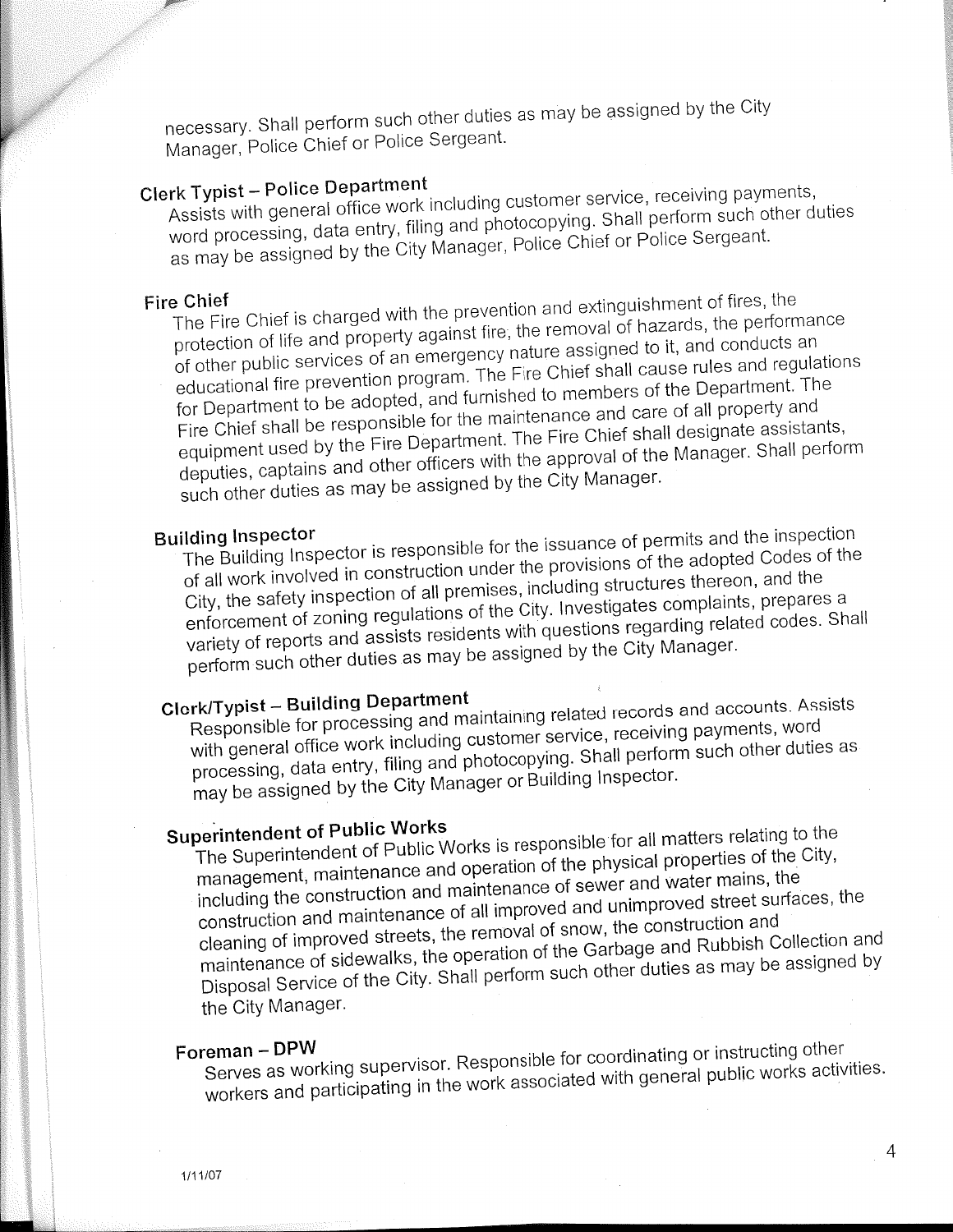Shall perform such other duties as may be assigned by the City Manager or Superintendent of Public Works.

1/11/07 5/11/07 5/11/07 5/11/07 5/11/07 5/11/07 5/11/07 5/11/07 5/11/07 5/11/07 5/11/07 5/11/07 5/11/07 5/11/0<br>1/11/07 5/11/07 5/11/07 5/11/07 5/11/07 5/11/07 5/11/07 5/11/07 5/11/07 5/11/07 5/11/07 5/11/07 5/11/07 5/11/0<br>

### **Crew Leader**

Oversees the work crews and is assigned to operate trucks, heavy equipment and other power equipment. Participates in a wide range of manual labor and skilled tasks in support of public works operations. Shall perform such other duties as may be assigned by the City Manager, Superintendent of Public Works or DPW Foreman.

### Laborer

and boulevards parks, of operation and management management management management management management, deve Manager, Superintendent of Public Works, Superintendent of Parks or DPW<br>Foreman. power equipment. Shall perform such other duties as may be assigned by the City operations and parks maintenance. Operate trucks, heavy equipment and other Performs a wide range of manual fabor and skilled tasks in support of public wo Manager. City the by assigned be may as duties other such perform

## planning, trees; of planting the of regulation and control the for Responsible

by the City Manager, Superintendent of Public Works, or DPW Foreman. engines, tools and machinery. Shall perform such other duties as may be assigned Performs a variety of skilled repair and maintenance tasks on equipment, vehicles,

### connections mains, water City of maintenance and operation the for Responsible **Water Distribution Operator**

Works or DPW Foreman. such duties as may be assigned by the City Manager, Superintendent of Public **Operator Distribution Water** 

## vehicles, equipment, on tasks maintenance and repair skilled of variety and repair skilled of variety a Performs a Performs a Performs and repair skilled of variety and repair skilled of variety and variety and variety an

opening, closing and maintenance activities. Monitors operations and facilities. Shall perform such other duties as may be assigned by the City Manager. Responsible for all work at the municipal cemetery including coordinating the and repair of the municipal parks and directs personnel in parks projects. recreation facilities. Supervises, plans and coordinates the operation, maintenance development, maintenance, management and operation of parks, boulevards and Responsible for the control and regulation of the planting of trees; planning,

and labor manual of range wide a in Participates equipment. power other

may as duties other such performance of such performance of such performance of support in tasks of support in<br>The support in tasks of support in tasks of support in tasks of support in tasks of support in the support in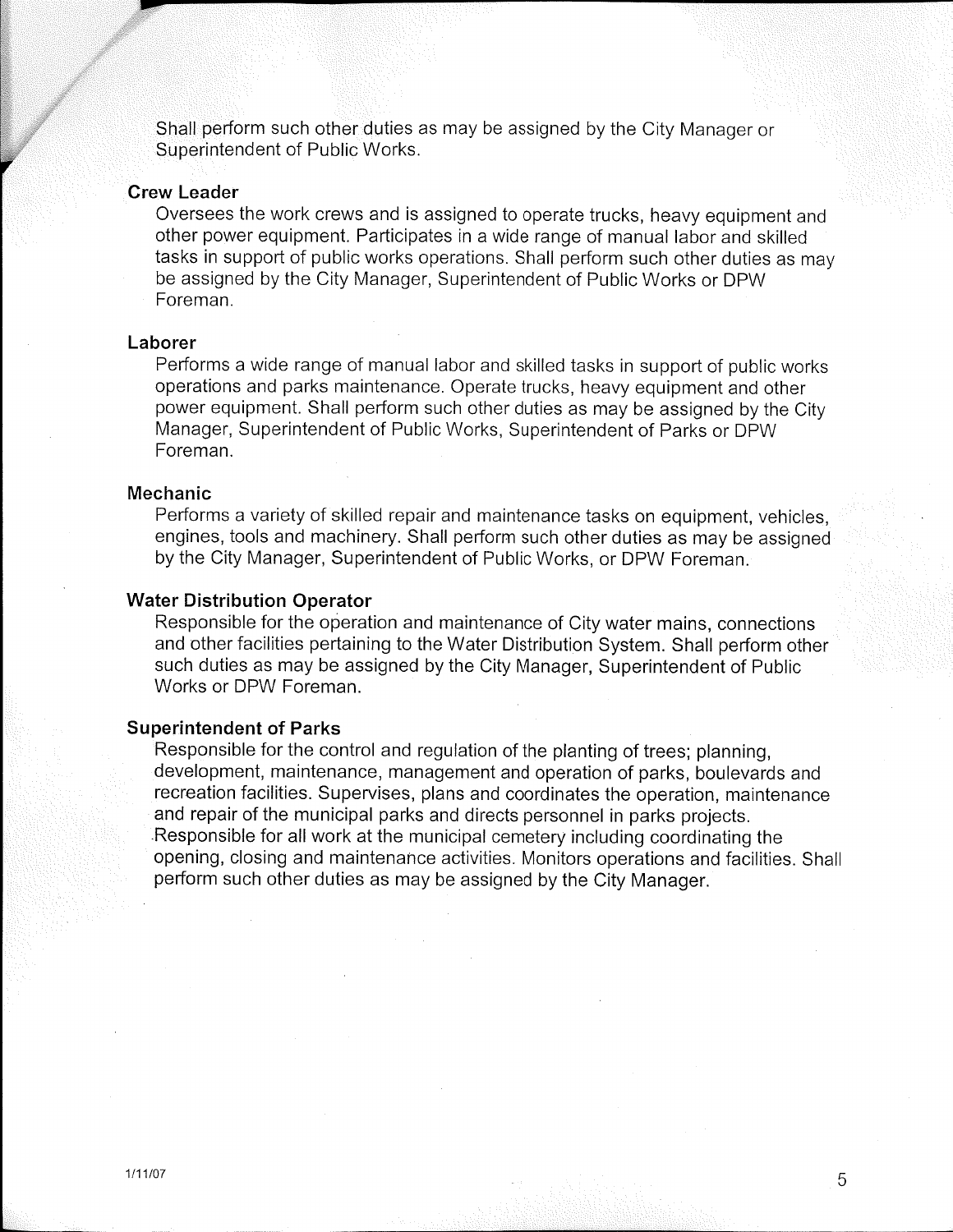## Wages

 $\mathcal{L}$ 

 $\bar{z}$ 

| For Employees in the position prior to July 1, 2012: |
|------------------------------------------------------|
|------------------------------------------------------|

|                              | 07/01/12 | 07/01/13 | 07/01/14 |
|------------------------------|----------|----------|----------|
| <b>PUBLIC SERVICE WORKER</b> |          |          |          |
| 0-6 months                   | \$18.72  | 18.72    | 18.72    |
| 7-12 months                  | 20.11    | 20.11    | 20.11    |
| $13-18$ months               | 22.20    | 22.20    | 22.20    |
| 19 plus months               | 23.89    | 23.89    | 23.89    |
| <b>CREW LEADER -</b>         |          |          |          |
| <b>PUBLIC WORKS</b>          | 24.80    | 24.80    | 24.80    |
| <b>MECHANIC</b>              |          |          |          |
| 0-6 months                   | 24.10    | 24.10    | 24.10    |
| 7-12 months                  | 24.45    | 24.45    | 24.45    |
| 13-plus months               | 24.80    | 24.80    | 24.80    |

## CREW LEADER - WATER DEPARTMENT - LEAD WATER TREATMENT PLANT OPERATOR - minimum D-2 and S-2 operator license required

| $0-6$ months  | 26.19 | 26.19 | 26.19 |
|---------------|-------|-------|-------|
| $7-12$ months | 26.69 | 26.69 | 26.69 |
| $13+$ months  | 27.19 | 27.19 | 27.19 |

For Employees hired or promoted after July 1, 2012:  $2.$ 

## **PUBLIC SERVICE WORKER**

|                | 7/1/2012 | 7/1/2013 | 7/1/2014 |
|----------------|----------|----------|----------|
| $\leq$ 2 years | \$16.25  | \$16.25  | \$16.25  |
| $\leq$ 3 years | \$17.50  | \$17.50  | \$17.50  |
| $\leq$ 4 years | \$18.80  | \$18.80  | \$18.80  |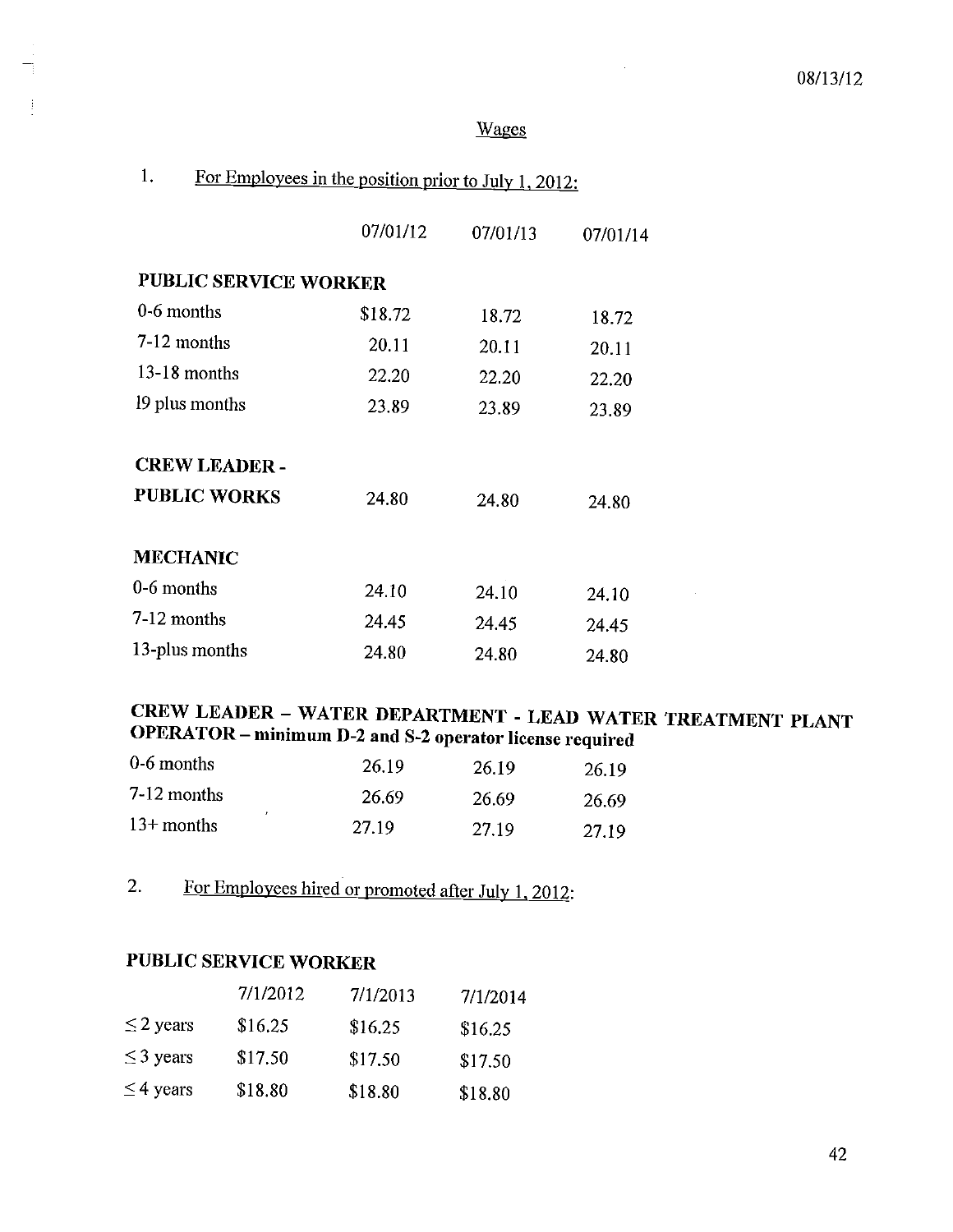| $\leq$ 5 years | \$20.07 | \$20.07 | \$20.07 |
|----------------|---------|---------|---------|
| $\leq 6$ years | \$21.34 | \$21.34 | \$21.34 |
| $\leq$ 7 years | \$22.62 | \$22.62 | \$22.62 |
| $\geq$ 8 years | \$23.89 | \$23.89 | \$23.89 |

## **CREW LEADER - PUBLIC WORKS**

|                 | Rate for illustrative purposes         |         |  |
|-----------------|----------------------------------------|---------|--|
| $\leq$ 6 months | 102% of top public service worker rate | \$24.37 |  |
| $\leq$ 1 year   | 103% of top public service worker rate | \$24.61 |  |
| $\leq$ 5 years  | 104% of top public service worker rate | \$24.85 |  |
| $\geq$ 5 years  | 105% of top public service worker rate | \$25.08 |  |

\*No public services worker shall take a pay cut to promote into this position; however the base rate of pay shall not exceed the top pay rate. Any certifications for which the employee is compensated for shall be reviewed by the City and at the City's sole discretion it shall be determined if the certification pay will remain after promotion. A Crew Leader that holds the position prior to July 1, 2012, is entitled to the new rate once they hit the established thresholds from the date of their original appointment to Crew Leader. For example, if an existing Crew Leader was promoted to the position in July 2010, he would be entitled to the "< 5 years" rate now and the " $> 5$  years" rate July 2015.

## **CREW LEADER - PARKS**

|                 | Rate for illustrative purposes         |         |
|-----------------|----------------------------------------|---------|
| $\leq$ 6 months | 102% of top public service worker rate | \$24.37 |
| $\leq$ 1 year   | 103% of top public service worker rate | \$24.61 |
| $\leq$ 5 years  | 104% of top public service worker rate | \$24.85 |
| $\geq$ 5 years  | 105% of top public service worker rate | \$25.08 |

\*No public services worker shall take a pay cut to promote into this position; however the base rate of pay shall not exceed the top pay rate. Any certifications for which the employee is compensated for shall be reviewed by the City and at the City's sole discretion it shall be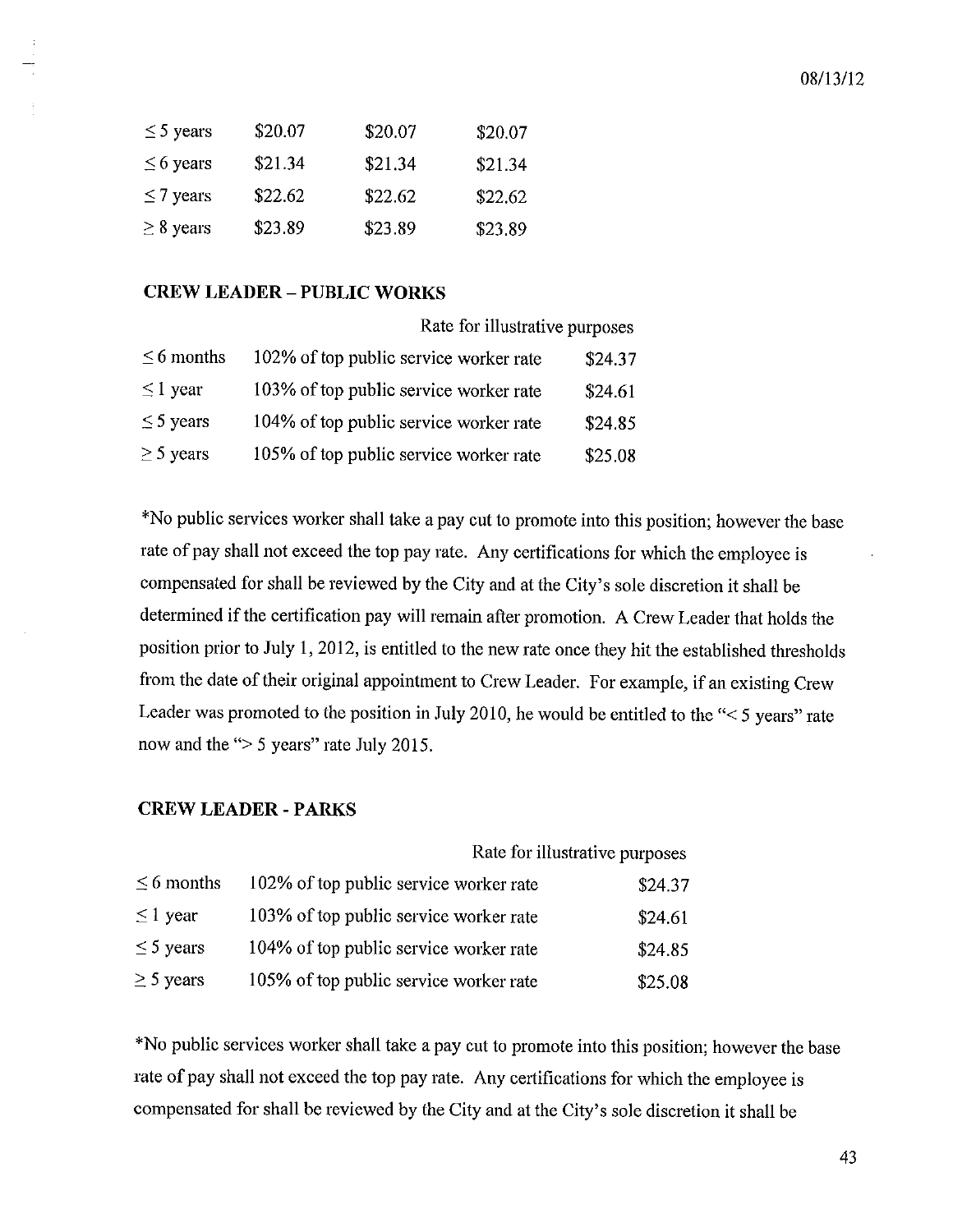determined if the certification pay will remain after promotion. A Crew Leader that holds the position prior to July 1, 2012, is entitled to the new rate once they hit the established thresholds from the date of their original appointment to Crew Leader. For example, if an existing Crew Leader was promoted to the position in July 2010, he would be entitled to the "< 5 years" rate now and the " $> 5$  years" rate July 2015.

\*\* This position will only be active, and this pay rate shall only be applied during the months of May, June, July, August and September. During the months of January, February, March, April, October, November and December the position pay rate shall be the top public service worker rate.

### **LICENSED MECHANIC**

Starting wage will be initially set based on needs of City and qualifications

## BACK-UP WATER TREATMENT PLANT OPERATOR (MINIMUM D-4 and S-4 **OPERATOR LICENSE REQUIRED)**

|                | 7/1/2012 | 7/1/2013 | 7/1/2014 |
|----------------|----------|----------|----------|
| $\leq 1$ year  | \$19.11  | \$19.11  | \$19.11  |
| $\leq$ 3 years | \$20.65  | \$20.65  | \$20.65  |
| $\leq$ 5 years | \$22.74  | \$22.74  | \$22.74  |
| $\geq$ 7 years | \$24.80  | \$24.80  | \$24.80  |

\*No public services worker shall take a pay cut to promote into this position; however the base rate of pay shall not exceed the top pay rate. Any certifications for which the employee is compensated for shall be reviewed by the City and at the City's sole discretion it shall be determined if the certification pay will remain after promotion. Only certifications higher than the minimum requirements for this position will be considered for compensation.

## LEAD WATER TREATMENT PLANT OPERATOR (MINIMUM D-2 AND S-2 **OPERATOR LICENSE REQUIRED)**

Rate for illustrative purposes